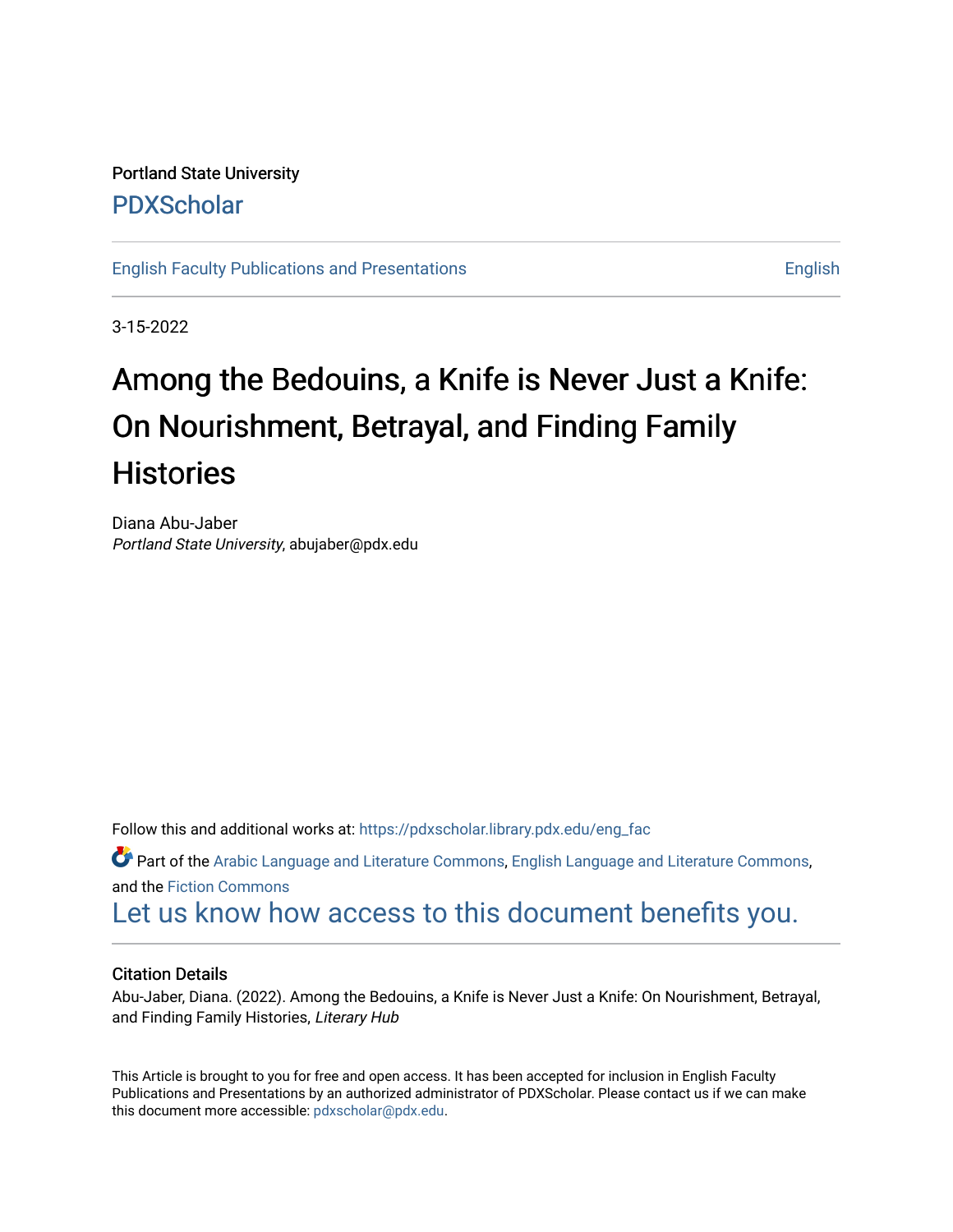VIA W.W. [NORTON](https://wwnorton.com/books/9780393867718/about-the-book/product-details)

## **Diana Abu-Jaber: "Among the Bedouins, a Knife is Never Just a Knife. "**

On Nourishment, Betrayal, and Finding Family Histories

By Diana [Abu-Jaber](https://lithub.com/author/diana-abu-jaber/) March 15, 2022

It was a familiar homily at our dinner table—the tale of the chicken. Filling our plates, Dad recalled how his mother would place a dish of roasted chicken at the center of the table and watch her nine children fall upon it.

Sometimes the story went that the platter was passed in an orderly fashion, from the eldest at the head, down through the middles, ending with my father and the youngest siblings at the bottom. Other times he described it as a free for all, voices raised, forks and elbows flying.

In either case, Dad generally ended up with a plateful of what he described as "bones and air." But then as he told the story, his eyes would turn narrow and crafty, and he would begin to talk about the secret chicken. Snapping the chicken bones in his hands, he showed my sisters and me the scant but tasty marrow hidden inside. He turned the chicken over and cut out the tender pieces in the back. And he showed us the prize—the meaty, succulent tail. To many Americans, such bits get tossed away carelessly. But to Dad, these morsels had sustained him; me and my siblings needed to be ready for our own journeys.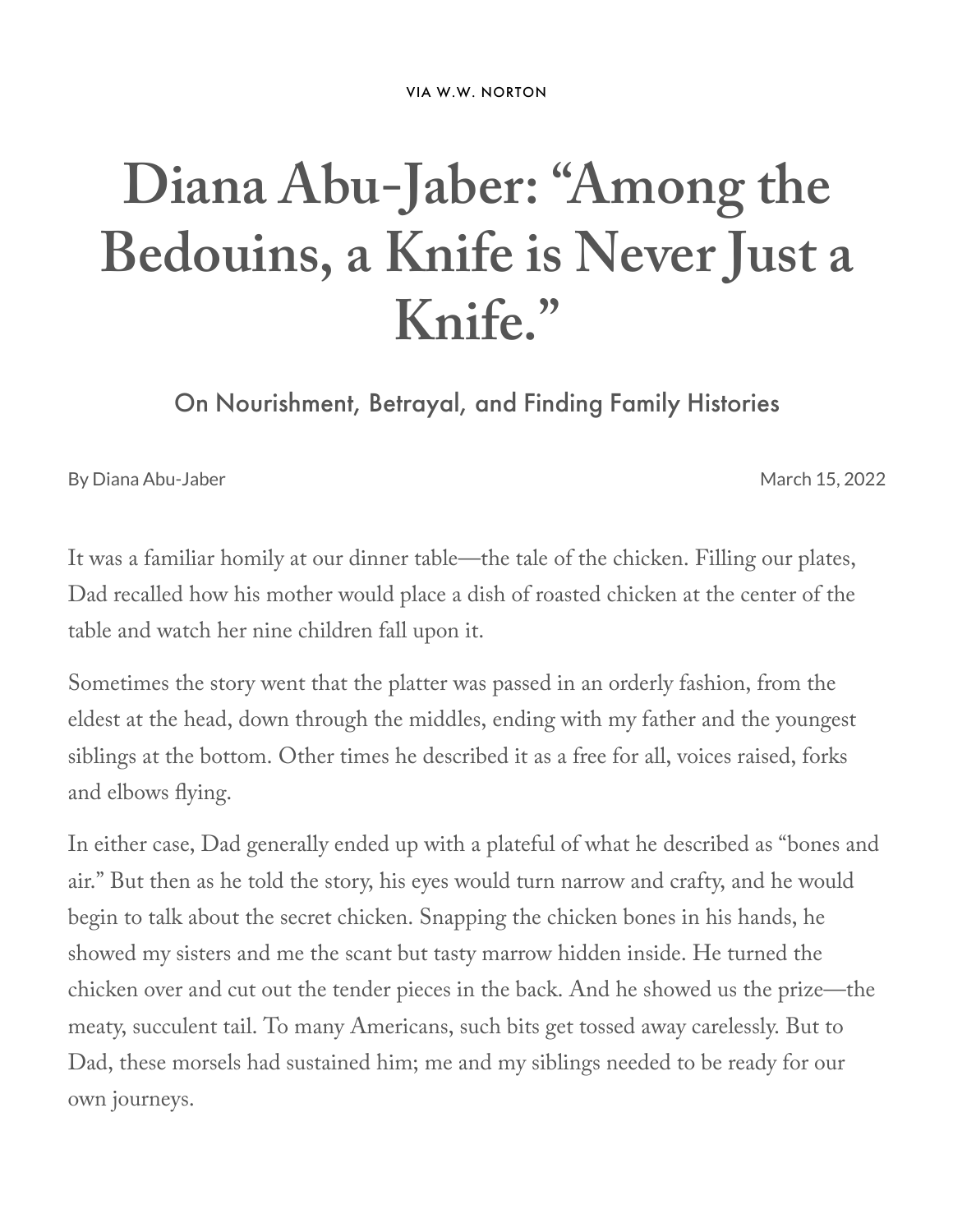That's the thing about immigration—you don't stop traveling. It might begin with the thrill of adventure and discovery, but there's also ambivalence and loss—of family, home, and country. Many don't realize that the long and perilous journey doesn't end when you arrive. In many ways that's just the start. As a young father, Dad was already starting to realize this. It didn't matter if his children remained in the land where they were born: they too were going to need signposts and secret cues to guide us on our way. With his stories he gave us the answers to riddles: turn the chicken over, crack its bones open. Tell no one.

But some of this training was more subtle. Dad loved to discourse on the importance of *family*, its unbreakable bonds. But he was also telling another sort of story at the same time—one that I didn't fully grasp at the time. I was the eldest and I knew that siblings could be aggravating. But on a deeper level, they were sacred. I couldn't imagine snatching the food from my sister's mouth. Dad's stories walked a line—extolling the fun and affection of his oversized family; then, casually mentioning the knife fight between himself and a younger brother; or the time his father shot at him for sneaking out to a party, or the time another brother gave away Dad's much-loved dog. *Watch your backs,* he whispered, this world is treacherous and it's hard to know who to trust.

Originally, my grandfather Saleh owned three knives. They had come from my father's father—who'd inherited them from his own father. I didn't know exactly how many generations back they extended—but it was enough to have spiraled into history. Though my father's family now lived in the city, if you looked over their shoulders, you'd see a long line of sheikhs, poets, and Bedouins. Each generation had their trusted tools, secret paths, and shared stories.

One of my jiddo's knives was long, polished silver, studded with precious stones. But after Saleh's death, a village warlord visited my widowed grandmother to pay his respects and to request a keepsake.

I'm not sure why she gave it away. Perhaps my grandmother felt bound to codes of propriety and hospitality. Likely there were unpaid debts. According to Dad, my grandfather was renowned for his ability to enjoy himself. There were many stories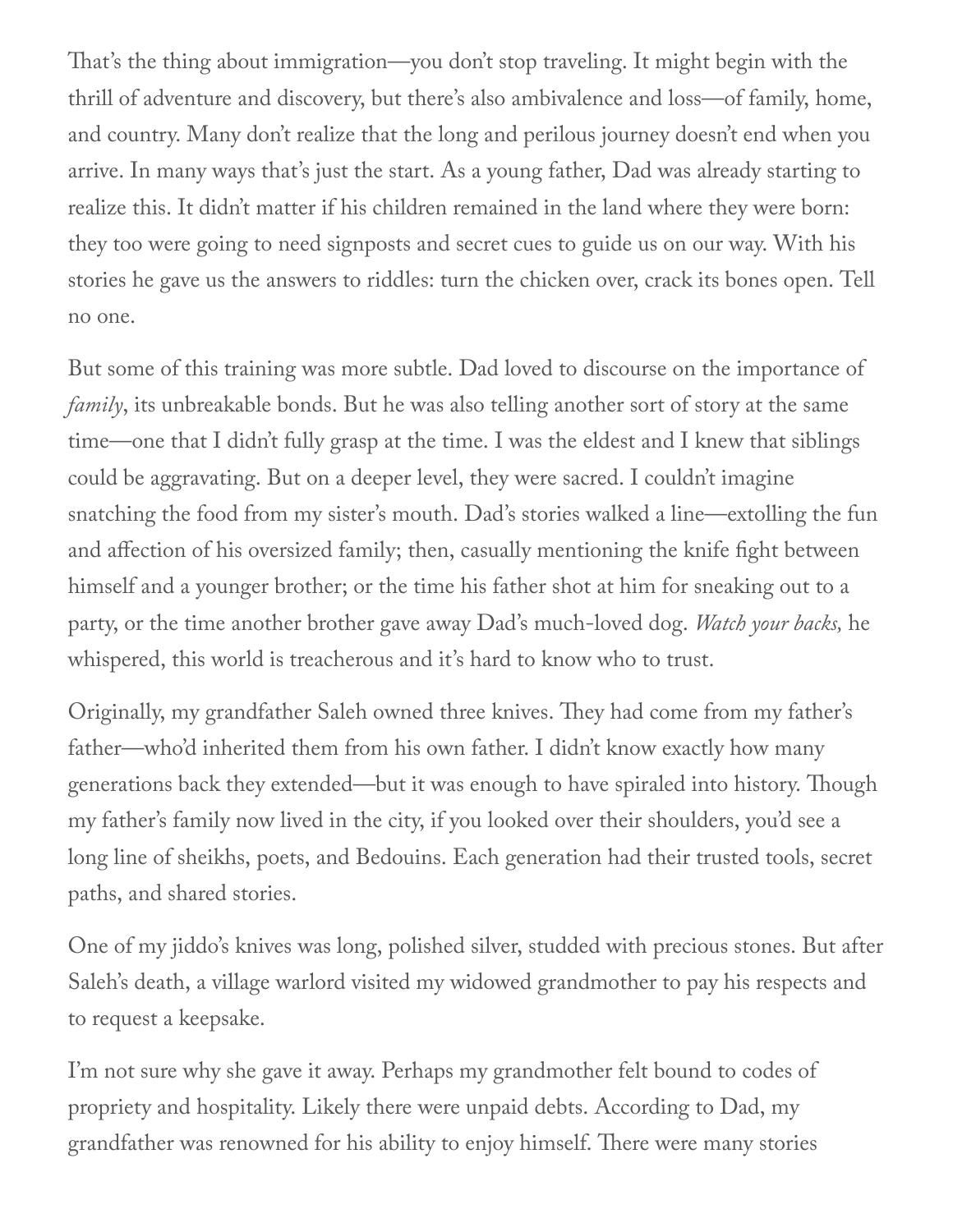involving araq—the potent favorite among Jordanian Bedouins. According to family lore, Jiddo once invited an entire garrison of the British army over for dinner, and they obliged, dressed in full regalia—much to my grandmother's dismay. Whatever the reason, the beautiful, ceremonial knife was given away, leaving two behind.

In both real life and the novel, the story of the knife was the story of obsession without reason, the tearing apart of a family in the envious, furious search for *family*—its spirit or essence.

Knives have a deep and enduring history in the Middle East. Exquisite Egyptian swords and sickles survive from the Bronze Age, and it is still possible to view some of the knives and swords from the prophet Mohamed's personal collection. Bedouins are reputed to carry at least one knife on their person at all times, and this was true for my grandfather as well.

All cultures have their objects of power and desire: from small personal keepsakes to the holy grail to Excalibur. Hitchcock even had a name for it in filmmaking—the Maguffin. The Maguffin is the thing that sets the plot in motion, like the Maltese Falcon—the item that everyone chases, and which may or may not have much value of its own. Among the Bedouins, a knife is never just a knife. It's country, home, and lineage. Worn against the skin, it becomes part of the wearer's DNA, part of their deepest identity.

After his siblings went on to marriage, careers, school, and travel, Dad remained behind to care for his father during his final illness—a brutal task. In gratitude, Jiddo bequeathed his knives to my father. This legacy worked its way into my novel, *Fencing with the King.* In it, the protagonist's brother is haunted by the idea that he has been in some way cheated by their father. In real life, something very similar happened to my father.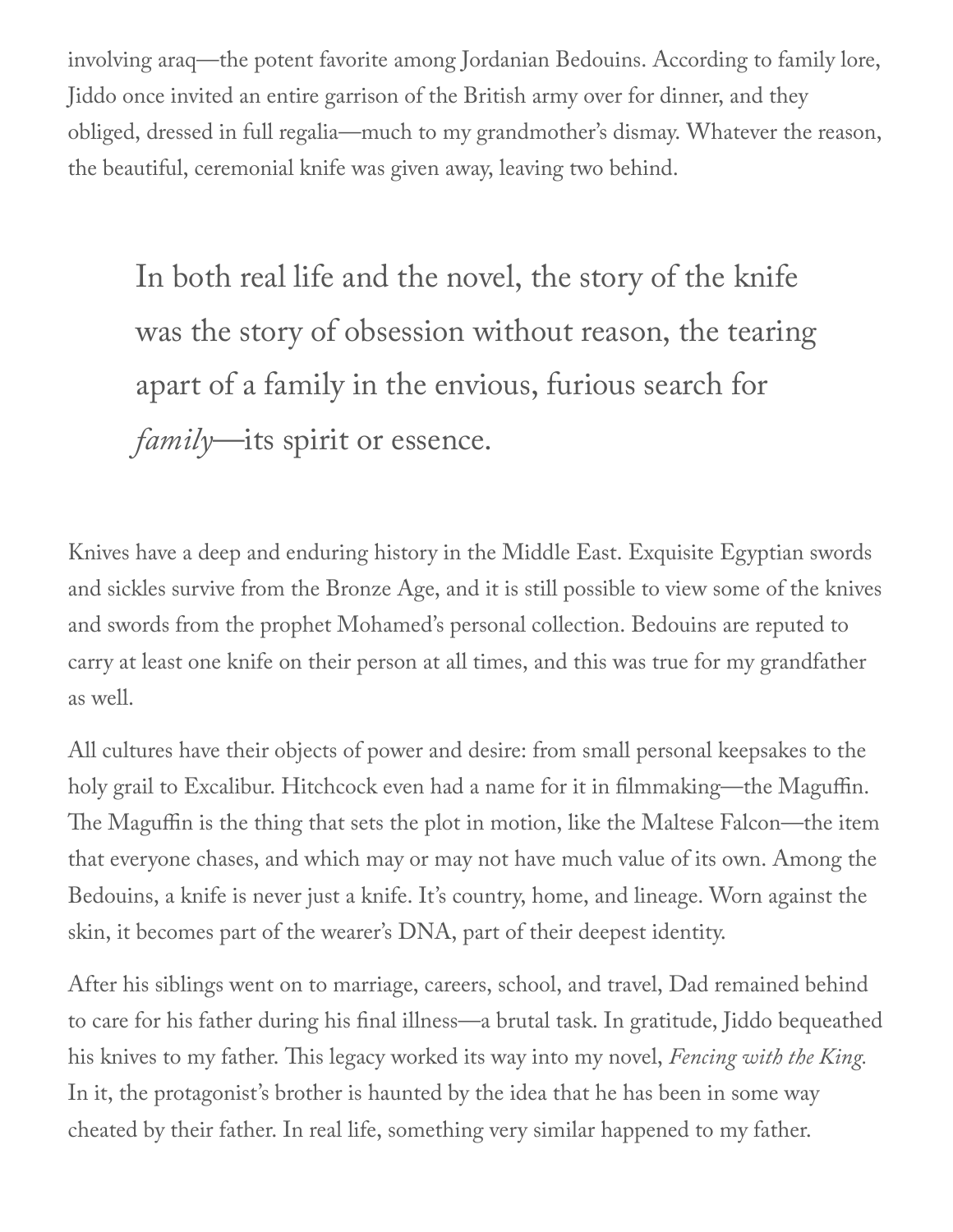Perhaps this is inevitable in such a big family—someone always feels cheated because there's never much to go around. This family member, like the character in my book, became obsessed with the knives.

Not long after the death of my jiddo, while my father was out one day, he returned to discover that one of the knives was missing from his room. it was clear that someone had ransacked the place and stolen the large, elegant knife. Dad had felt afraid something like this might happen: he'd taken care to wear the smallest knife as their father had, strapped to his midsection, hidden under his clothes.

The knife Dad kept was worn and humble. To my father the last knife was the most precious of all because it was the daily knife, the one closest to memory. Apparently, this also became clear to the jealous family member. No longer satisfied with the first theft, this person soon began hounding my father, demanding the last knife. This pursuit went on for years, even after Dad moved to the United States, there were calls, telegrams, letters, and visits. It was such a drawn out, monomaniacal campaign that I couldn't even convey it in a way that would seem believable in the novel. I ended up cutting large swathes of the story, editing it down to better fit the larger framework of the tale.

In both real life and the novel, the story of the knife was the story of obsession without reason, the tearing apart of a family in the envious, furious search for *family*—its spirit or essence. This relative was educated, accomplished, celebrated, and far wealthier than my father. Yet somehow none of this was enough. I didn't understand this until I brought it into my novel. As I wrote about this character, I began to grasp the motivations of the actual person—this was an obsession born of deeper insufficiency. In life, as in my novel, the younger son was the favored one. Dad was neither rich or famous, but he had sweetness and an authentic love of the world. This genuine quality couldn't be learned or purchased.

I'd heard the story of the knife many times—how Dad acquired it and managed to hang on to it, but I'd never actually seen the object myself, until one day not long after my fourteenth birthday, Dad abruptly put down his newspaper and said, "Stay there." He brought it downstairs wrapped in a piece of velvet cloth. To be honest, I found the knife a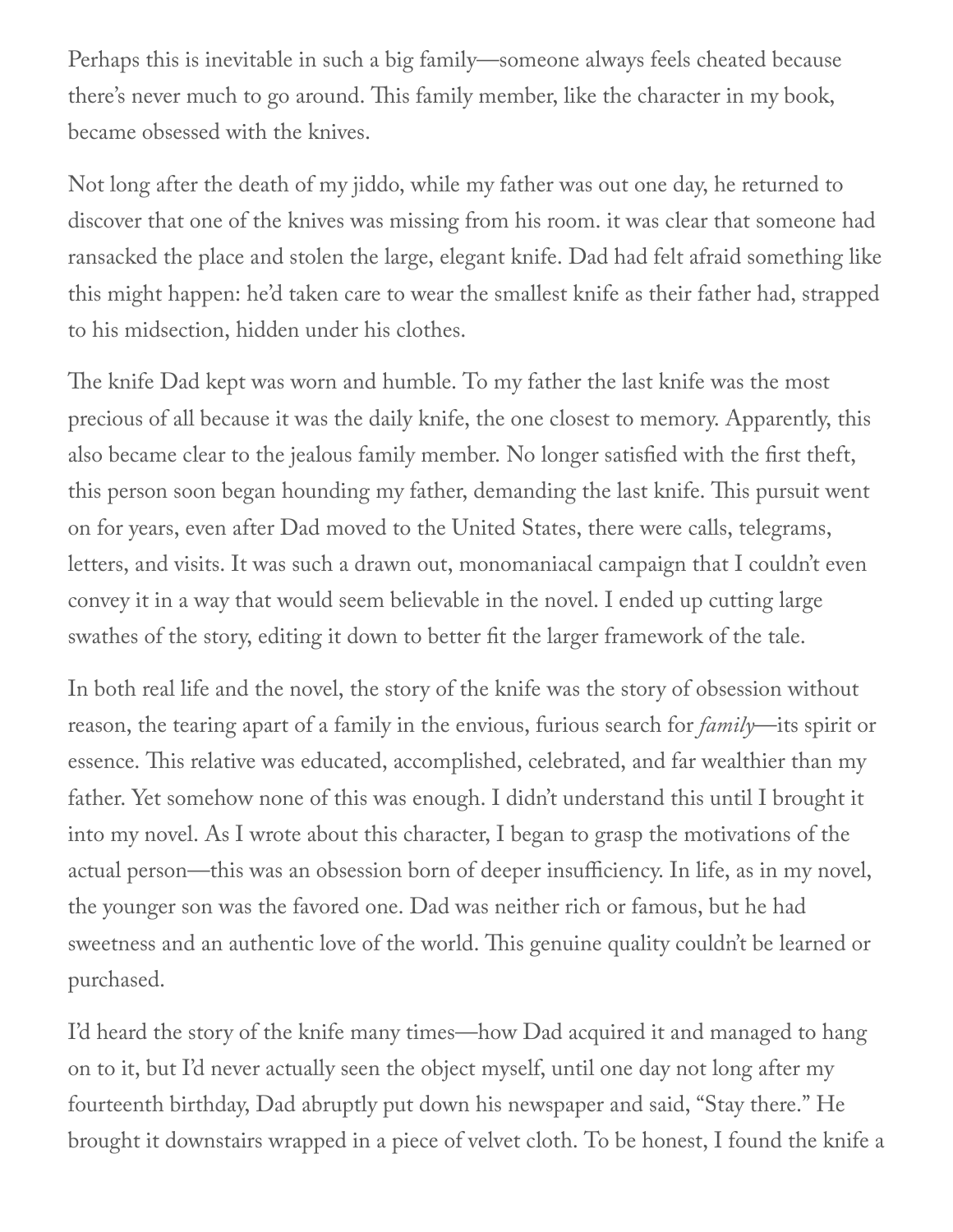little underwhelming—small and unembellished, with a dull pewter sheath and plain handle. Such is the case with so many items, their beauty or price tag is far outstripped by their symbolic worth. I politely admired it and then Dad put it away.

I love the knife for its protection spell—the way it reminds me of Dad' s stories about the treachery of the world and of my own great good luck in having siblings and family that I both love and trust implicitly.

For years, the phone calls and letters continued between my father and his relative back in Jordan. This person inquired about our health, offered news of the family, and inevitably requested or demanded the knife. This person and their family visited us as well—year after year—returning to the United States, staying at our house, eating dinner with us. We all loved and admired this relation—in truth, they seemed to have everything. But always, Dad said, at some point, his relative would take him aside and ask about the knife.

"What did you say, Dad?" I asked as an adult, years later, incredulous that this had all gone on, quietly, just under our noses.

"That I forgot where it was. Or that I didn't have it, that I'd lost it. Or that someone else had it." He laughed. "I couldn't keep all my stories straight."

"But why didn't you tell us?" I asked. "And why did you let them keep visiting and harassing you like that?"

"Because they're family," he said, as if the answer should have been obvious.